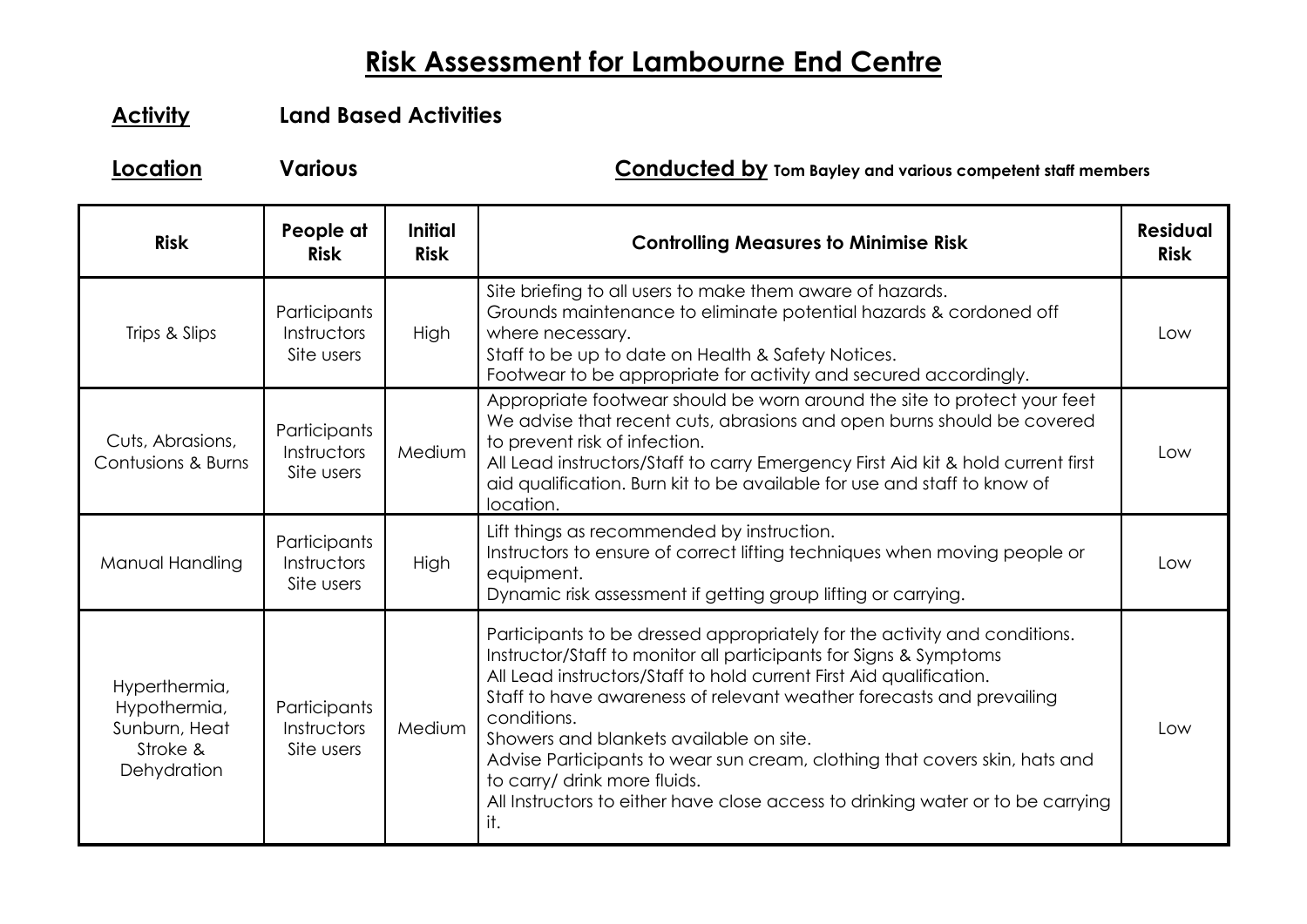| <b>Risk</b>                        | People at<br><b>Risk</b>                  | <b>Initial</b><br><b>Risk</b> | <b>Controlling Measures to Minimise Risk</b>                                                                                                                                                                                                                                                                                                                              | <b>Residual</b><br><b>Risk</b> |
|------------------------------------|-------------------------------------------|-------------------------------|---------------------------------------------------------------------------------------------------------------------------------------------------------------------------------------------------------------------------------------------------------------------------------------------------------------------------------------------------------------------------|--------------------------------|
| Infection From<br><b>Zoonoses</b>  | Participants<br>Instructors<br>Site users | Medium                        | Regular checks are made to ensure there are no dead animals in or on<br>activity areas.<br>Fresh cuts, abrasions and open burns should be covered to help prevent<br>infection.<br>Hands should be washed after activities and before eating.<br>All domestic animals on site to be routinely wormed.<br>Correct medical advice to be given following possible infection. | Low                            |
| Lone Working                       | Instructors                               | High                          | Instructors must carry a radio and/or phone and be able to communicate<br>with another member of staff or emergency services.<br>Individuals must not use equipment or carry out maintenance without other<br>staff members knowledge.                                                                                                                                    | Low                            |
| Splinters                          | Participants<br>Instructors<br>Site users | Medium                        | Activity areas and grounds maintenance to eliminate potential hazards.<br>Checks made on a regular basis of equipment.<br>Activity briefing where relevant to include awareness of potential splinters.                                                                                                                                                                   | Low                            |
| <b>Stings from Plants</b>          | Participants<br>Instructors<br>Site users | Medium                        | Briefing to include awareness of such plants.<br>Land maintenance carried out regularly.<br>Antihistamine cream made available on site                                                                                                                                                                                                                                    | Low                            |
| Injury due to<br>escaped animal    | Participants<br>Instructors<br>Site users | Medium                        | Radio for assistance to remove animal.<br>Move the group away from animal, Instructor discretion as to whether the<br>session should be momentarily suspended.<br>Lead staff to continual dynamic assess if the session continues.                                                                                                                                        | Low                            |
| Other Site Users                   | Participants<br>Instructors<br>Site users | High                          | Briefing to include awareness of other site users                                                                                                                                                                                                                                                                                                                         | Low                            |
| Injury due to<br>equipment failure | Participants<br>Instructors               | High                          | Safety checks and maintenance carried out by competent person                                                                                                                                                                                                                                                                                                             | Low                            |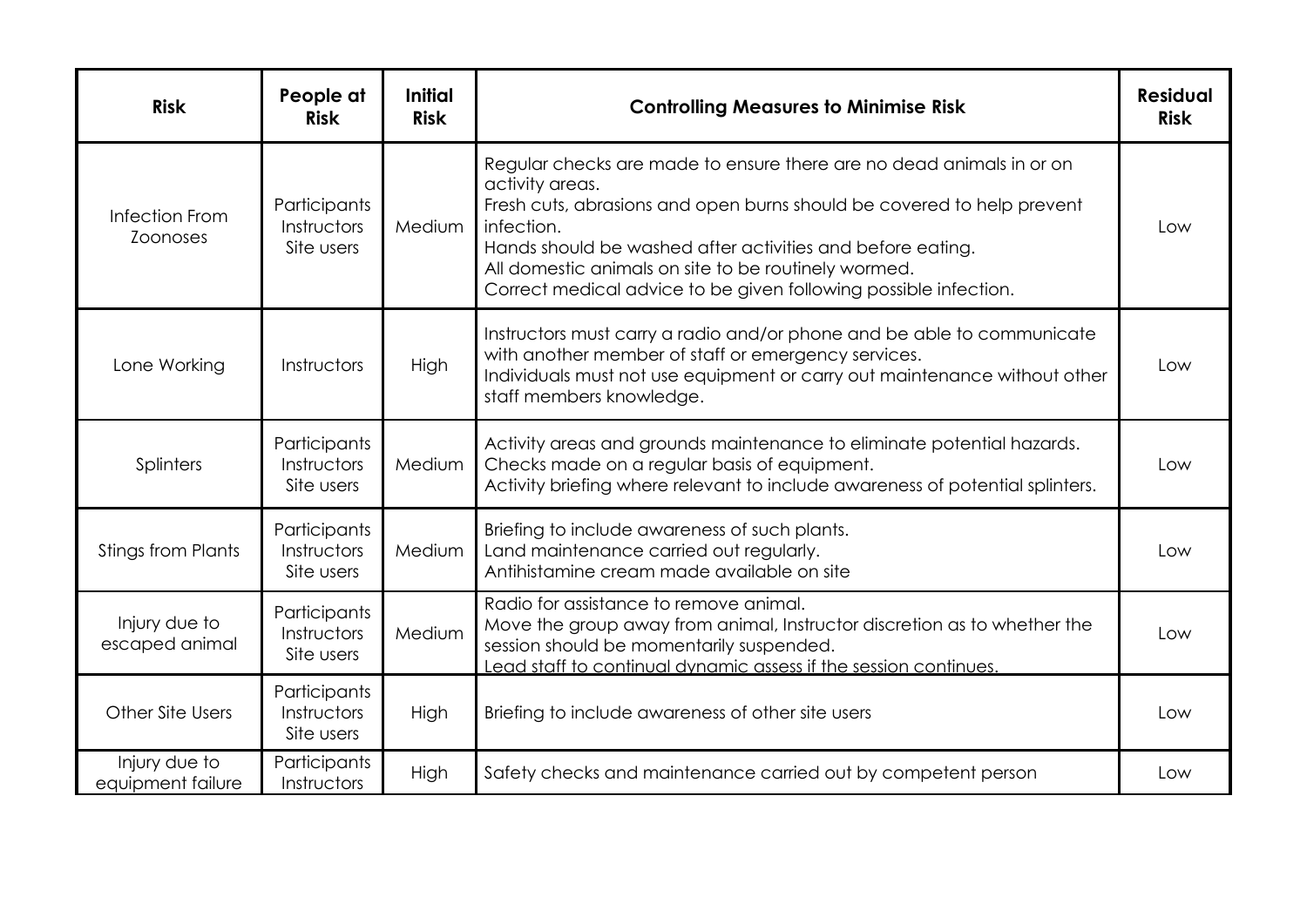| <b>Risk</b>                                                       | People at<br><b>Risk</b>                  | <b>Initial</b><br><b>Risk</b> | <b>Controlling Measures to Minimise Risk</b>                                                                                                                                                                                                                                                                                                                                                                                                                                                                                           | <b>Residual</b><br><b>Risk</b> |
|-------------------------------------------------------------------|-------------------------------------------|-------------------------------|----------------------------------------------------------------------------------------------------------------------------------------------------------------------------------------------------------------------------------------------------------------------------------------------------------------------------------------------------------------------------------------------------------------------------------------------------------------------------------------------------------------------------------------|--------------------------------|
| Affect of known<br>medical conditions<br>E.g. Asthma,<br>Epilepsy | Participants<br>Instructors<br>Site users | High                          | All relevant medical conditions to be made known to the instructor and for<br>the individual to carry their own medication on them or be given to the<br>instructor at the beginning of the activity.<br>Medical form or fire check sheet to be completed and checked before<br>session.<br>Instructors to carry Radio to be able to contact reception for extra<br>assistance if deemed necessary by the lead instructor.<br>All instructors to hold current First aid qualification.<br>Crash bag procedure, if necessary.           | Low                            |
| Allergies                                                         | Participants<br>Instructors<br>Site users | High                          | All known allergies to be made known to the instructor and for the<br>individual to carry their own medication on them or be given to the<br>instructor at the beginning of the activity.<br>Medical forms to be completed and checked before session.<br>Instructors to carry Radio to be able to contact reception for extra<br>assistance if deemed necessary by the lead instructor.<br>All instructors to hold current First aid qualification.<br>Crash bag procedure, if necessary.                                             | l ow                           |
| Unauthorised use of<br>Site and equipment                         | Participants<br>Instructors<br>Site users | High                          | Equipment and tools put away after use. Gates to access areas are closed<br>and where there is a padlock locked after use. Main gate is closed at the<br>end of the working day. All groups briefed on unauthorised areas that are<br>not to be entered without permission or knowledge of Lambourne End staff.<br>A night duty member of staff will be on site each evening when there is a<br>residential group in residence.<br>Night Duty/Lock Up person to check all areas are locked.<br>No entry signs to be visibly displayed. | Low                            |
| <b>Fire</b>                                                       | Participants<br>Instructors<br>Site users | Medium                        | All staff to know fire procedure.<br>Liaising briefing to include Fire procedure.<br>Regular fire checks made to ensure system is functioning correctly.<br>Must have access to fire fighting equipment, which is regularly checked by<br>competent people.                                                                                                                                                                                                                                                                            | l ow                           |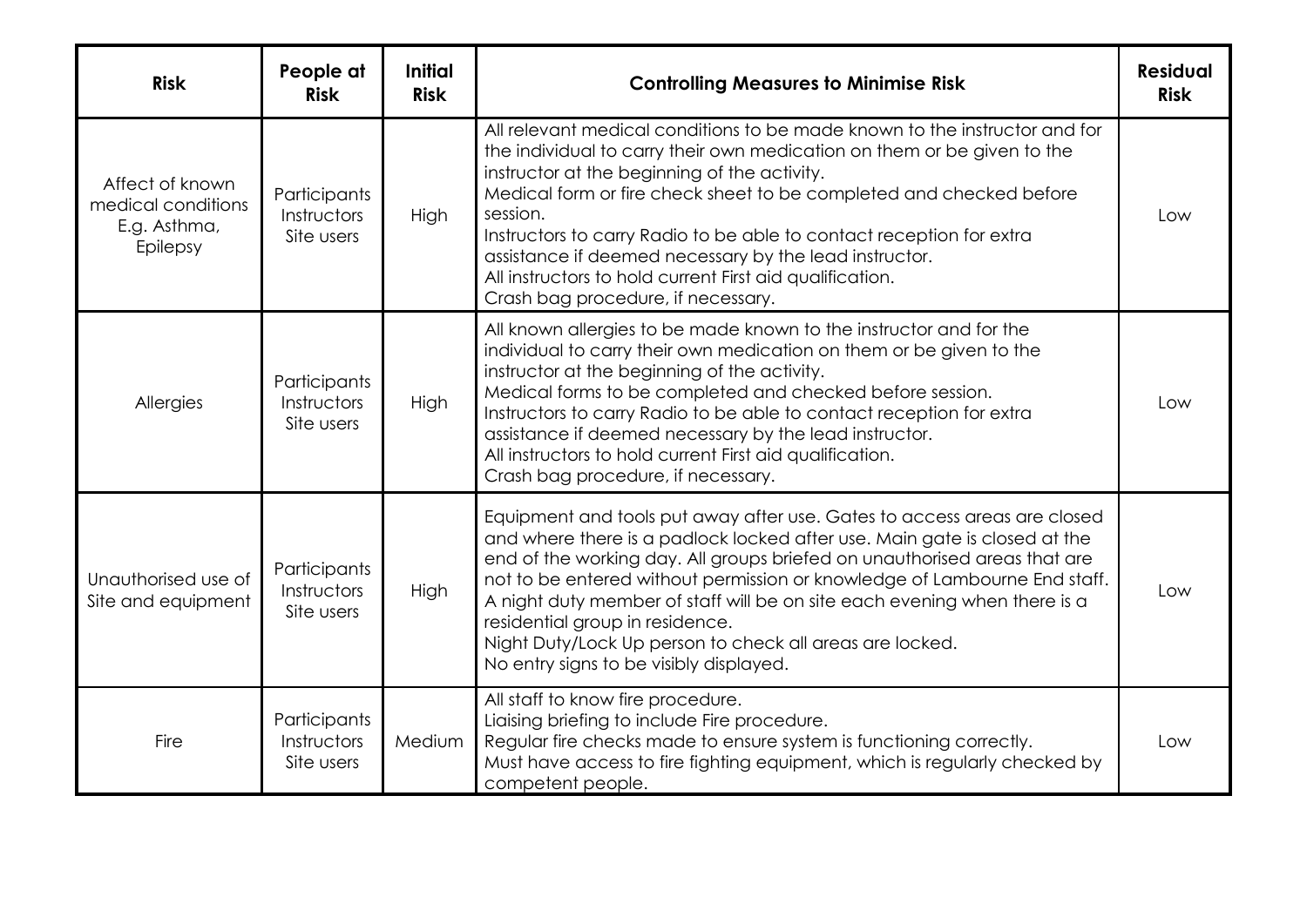| <b>Risk</b>                                        | People at<br><b>Risk</b>                  | <b>Initial</b><br><b>Risk</b> | <b>Controlling Measures to Minimise Risk</b>                                                                                                                                                                                                                                                                                                                                                                                                                    | <b>Residual</b><br><b>Risk</b> |
|----------------------------------------------------|-------------------------------------------|-------------------------------|-----------------------------------------------------------------------------------------------------------------------------------------------------------------------------------------------------------------------------------------------------------------------------------------------------------------------------------------------------------------------------------------------------------------------------------------------------------------|--------------------------------|
| Injury to feet due to<br>inappropriate<br>footwear | Participants<br>Instructors<br>Site users | Medium                        | Instructors to wear enclosed appropriate footwear whilst at work.<br>Participants are to wear appropriate footwear on activities and are<br>advised to wear appropriate footwear at all other times.                                                                                                                                                                                                                                                            | Low                            |
| Injury due to<br>Jewellery being<br>worn           | Participants<br>Instructors               | Medium                        | We advise jewellery other than stud earrings & a watch to be removed or<br>covered before taking part in adventurous activities; please refer to each<br>individual activity risk assessment for more details. If not possible, lead<br>instructor should make an informed decision with regards to participant<br>continuing activity.                                                                                                                         | Low                            |
| Injury on Land<br>based Activities off<br>site     | Participants<br>Instructors               | High                          | All instructors to carry radio's where necessary. Mobile phone, water (or<br>have access to) and first aid kit to be carried at all times by instructor.<br>Reception to be informed of the group leaving and returning site, including<br>numbers and approximate time of arriving back (late back procedure).<br>Instructors to have a working knowledge of offsite venues; briefing of group<br>to involve staying together, no go area and site boundaries. | Low                            |
| Sprains & Strains                                  | Participants<br>Instructors<br>Site User  | Low                           | Briefing on how to use equipment correctly.<br>Equipment used only when instructed to do so.<br>Grounds maintenance carried out on a regular basis.<br>All instructors to hold current First aid qualification.<br>Cold compresses available on site.                                                                                                                                                                                                           | Low                            |
| Loss of group<br>control                           | Participants<br>Instructors<br>Site users | <b>High</b>                   | Instructors to be trained and deemed competent in running the activity<br>and will show assertiveness in dealing with any situation that could<br>compromise the safety of the session.<br>Visiting group asked to grade their group to enable adequate and suitable<br>staff to be available.<br>Instructor to dynamically risk assess group at all times & have a radio should<br>assistance be needed either with our or own staff.                          | Low                            |